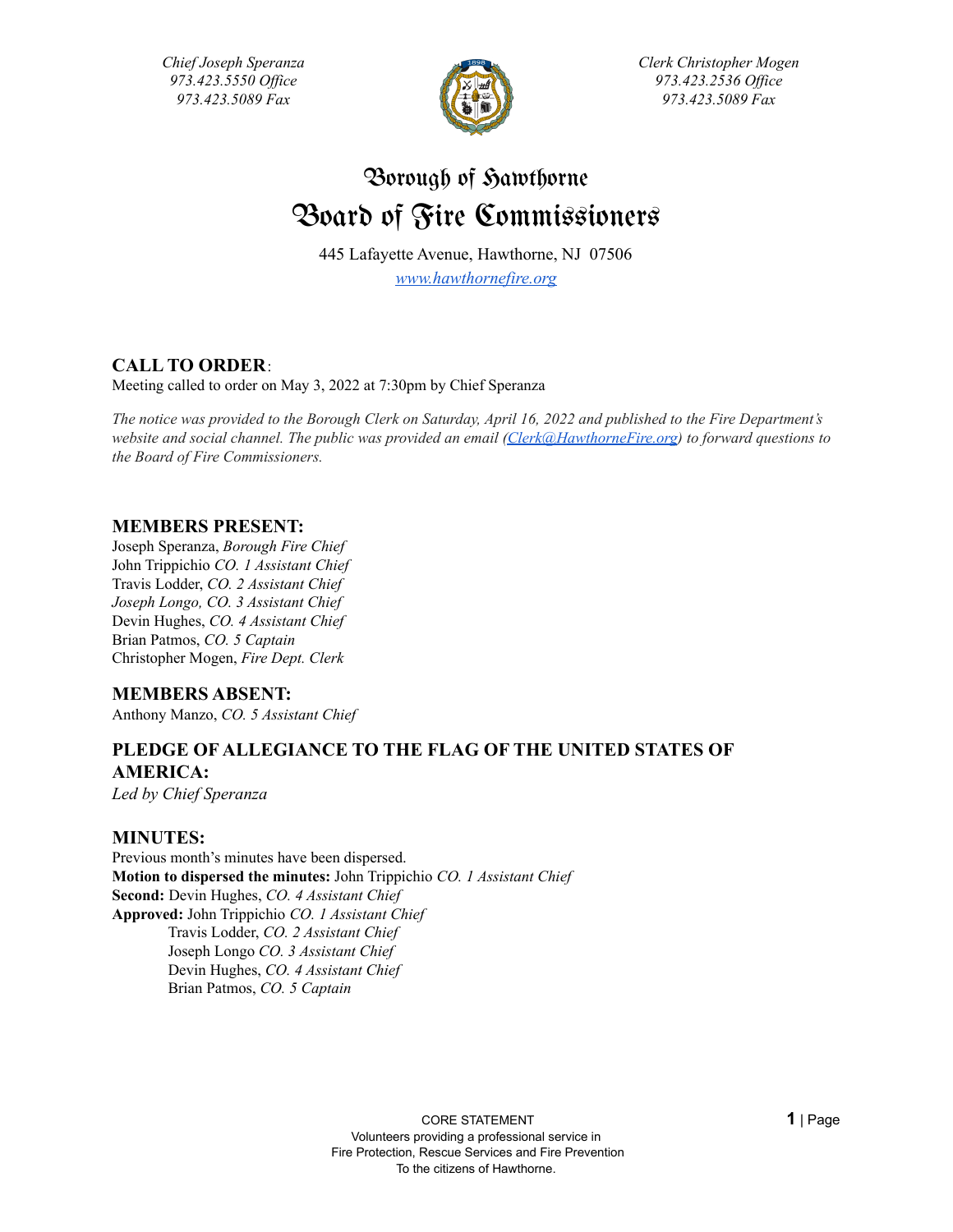# **DEPARTMENT BILL LIST OF EXPENSES***;*

*provided and presented by Clerk Mogen*

| <b>Passaic County Community College (ICS - 200 Class)</b>                | \$400.00    |
|--------------------------------------------------------------------------|-------------|
| RT Office Products (HFD - Printer Paper)                                 | \$119.80    |
| New Jersey Fire Equipment (Truck 2 - Cutters Edge Filter Wraps)          | \$22.83     |
| FireFighter One, LLC (6" Helmet Shields)                                 | \$543.10    |
| <b>Bill Fox LLC</b> (Ex-Asst. Chief Badge)                               | \$134.20    |
| <b>Witmer Public Safety Group</b> (Engine 4 - Pony Supply Hose 5" x 10") | \$538.00    |
| <b>Witmer Public Safety Group (Engine 3 - Traffic Cones)</b>             | \$152.50    |
| Witmer Public Safety Group (Engine 3 - Milwaukee M18 Lithium Battery)    | \$573.00    |
| Door Works, Inc. (HQ - Bay Door Repair)                                  | \$333.00    |
| Fire & Safety Service, LTD (Engine 1 - Various Apparatus Repairs)        | \$2,218.82  |
| Fire and Safety Services, LTD (Truck 2 - Officer Side Mirror Repair)     | \$1,090.00  |
| Fire and Safety Services (Truck 2 - Pierce #499 Blue Touch-up Paint)     | \$43.03     |
| Fierro's Auto Service (Truck 2 - 2022 Preventative Maintenance)          | \$880.00    |
| Paul's Motors (Unit 61 - Emergency Repair)                               | \$545.60    |
| Fierro's Auto Service (Engine 4 - 2022 Preventative Maintenance)         | \$880.00    |
| Fierro's Auto Service (Unit 59 - 2022 Preventative Maintenance)          | \$695.00    |
| Fierro's Auto Service (Unit 57 - 2022 Preventative Maintenance)          | \$695.00    |
| Hawthorne Premier Carwash, LLC. (Unit 50 - Car Wash)                     | \$11.00     |
| <b>Witmer Public Safety Group</b> (Engine 4 (New Apparatus) - Hose)      | \$25,046.00 |

**Total: \$ 34,920.88**

**Motion to pay the bills:** Devin Hughes, *CO. 4 Assistant Chief* **Second:** Joseph Longo *CO. 3 Assistant Chief* **Approved:** John Trippichio *CO. 1 Assistant Chief* Travis Lodder, *CO. 2 Assistant Chief* Joseph Longo *CO. 3 Assistant Chief* Devin Hughes, *CO. 4 Assistant Chief* Brian Patmos, *CO. 5 Captain*

# **COMMUNICATIONS TO THE BOARD;**

*Presented by Clerk Mogen*

● Received a letter from the Mamakating First Aid Squad of Wurtsboro, NY, thanking the Hawthorne Fire Department for the generous donation of sanitizing supplies.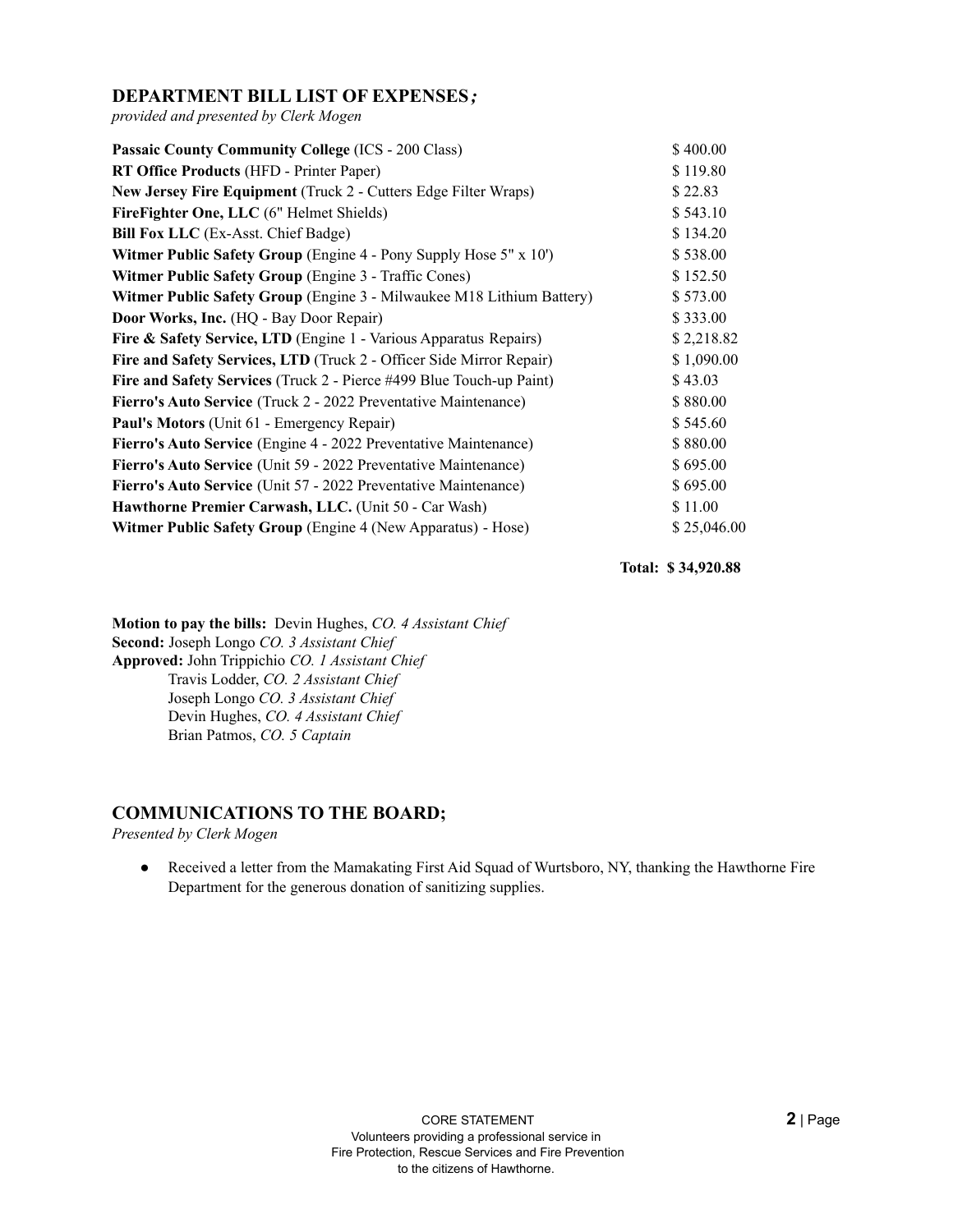# **FIRE COMPANY REPORTS FOR THE MONTH:**

## **Engine CO. #1;** *presented by Assistant Chief John Trippichio:*

- For the month of April, 2022, Engine 1 responded to; 26 Box Alarms, 0 Still Alarms, 0 Radio Alarms, 4 Drill(s) for a total of 30 alarms.
- Engine 1 is seeking to coordinate a drill with Truck 2 at the Bergen County Flashover course on/about September 10, 2022. We will need to complete an application and also issue a PO.
- Received the CEVO class certificate for the members that participated and will be handed out at next week meetings.
- I thank all who responded to the garbage truck incident and the garage fire. Once again we all worked well together and our training keeps coming though time and time again.
- Equipment:
	- $\circ$  We need the front right sight light rod repaired as it is no longer illuminating.
	- $\circ$  We also identified that the front right bumper has a slight damage to the underside of it that appears to have been damaged potentially debris in water during Hurricane IDA and was identified this week.
	- $\circ$  We now have two SCBAs out of service that need of repair (Pack #6 and #8)
	- Also need status of the 5 inch hose that the hydrant strap

#### **With the above mentioned exceptions, all members and equipment are in good working order.**

#### **Tower CO. #2;** *presented by Assistant Chief Travis Lodder:*

- For the month of April 2022, Truck 2 responded to; 31 Box Alarms, 1 Still Alarm, 8 Mutual Aid including 5 Glen Rock Alarms, 1 Paterson Alarm, 2 Prospect Park Alarm, 1 Drill, 0 Training, 0 Radio Alarms, for a total of 41 alarms.
- FF Chartoff has submitted a doctor's note to return to full duty.
- All members have completed gear inspection and their gear has been entered into CODES.
- Truck 2 received an additional 3 coveralls for water operations and a shelf on the truck has now been dedicated to water OPs gear.
- Fire & Safety was in to check on residue found on the engine during truck check but found no exhaust leaks. We also noticed the brake air gauge has been fluctuating. Fire & Safety was notified and has given us instructions to monitor both and report back to them in a week or two.
- Unit 62 has been running with no issues since repair at Paul's Auto.

#### **With the above mentioned exceptions, all members and equipment are in good working order.**

#### **Engine CO. #3;** *presented by Assistant Chief Joseph Longo:*

- For the month of April 2022, Engine 3 responded to 29 Box Alarms, 0 Still Alarm, 1 Mutual Aid, 0 Chief Calls, 1 Chief Call/Training, and held 2 Drill for a total of 33 Alarms.
- Firefighter Corrales has returned to active duty.
- Engine 3 has had its auto eject line replaced due to compressor tank and line failure.
- Also waiting for DEF sensor light to be replaced in the engine, parts are on backorder.
- Please keep firefighter Ken Silvestri's wife in your prayers, wishing her a speedy recovery. All the best and I hope she will be home soon.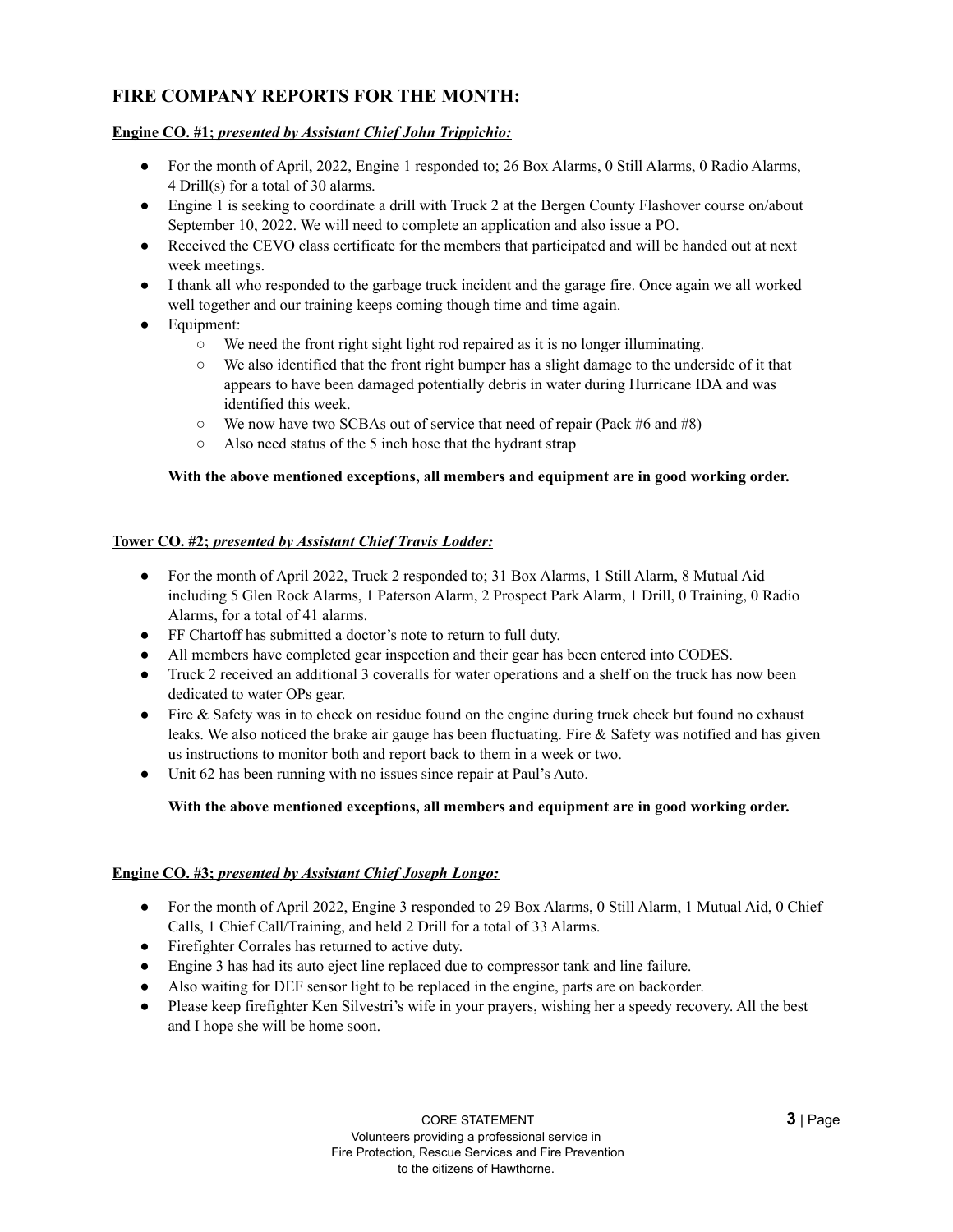#### **With the above mentioned exceptions, all members and equipment are in good working order.**

#### **Engine CO. #4;** *presented by Assistant Chief Devin Hughes:*

- For the month of April 2022, Engine 4 responded to; 27 Box Alarms, 1 Still Alarms, 1 Standbys, 0 Radio Alarms, 1 Drill, for a total of 30 Alarms.
- Engine 4's final inspection on the new engine was completed last month in South Dakota. Several issues were found and being corrected. This being said, the new engine will be delayed approximately a month or more for delivery.
- May 16, 2022, Engine 4 and Truck 2 will attend Bergenfield Fire Academy.

#### **With the above mentioned exceptions, all members and equipment are in good working order.**

#### **Rescue CO. #5;** *presented by Captain Brian Patmos:*

- For the month of April 2022, Rescue 5 responded to; 31 Box Alarms, 1 Still Alarms, 0 Mutual Aid, 0 Stand-by, 3 Training /Drills, 0 Special Detail for a total of 35 Alarms.
- Vehicles and Equipment;
	- Rescue
		- PO for generator repair was sent to Campbell. Campbell was called prior and our generator is enroute back to the shop. When it arrives an install date will be provided.
	- Unit 58
		- Decals on the vehicle have been completed. Looking for a vendor to install emergency lights and sirens. Requesting all terrain tires be installed in the future due to the boat launch by Wag Baseball Fields deteriorating.
	- Unit 57
		- Still trying to locate a vendor for the generator and suspension is spongy. Requesting to have it looked at.
	- Boat
		- Good Working Order
	- Personal
		- All members are doing well.

#### **With the above mentioned exceptions, all members and equipment are in good working order.**

## **FIRE PREVENTION REPORT;**

*reported by Fire Chief Joseph Speranza*

• Contained within the Chief's report.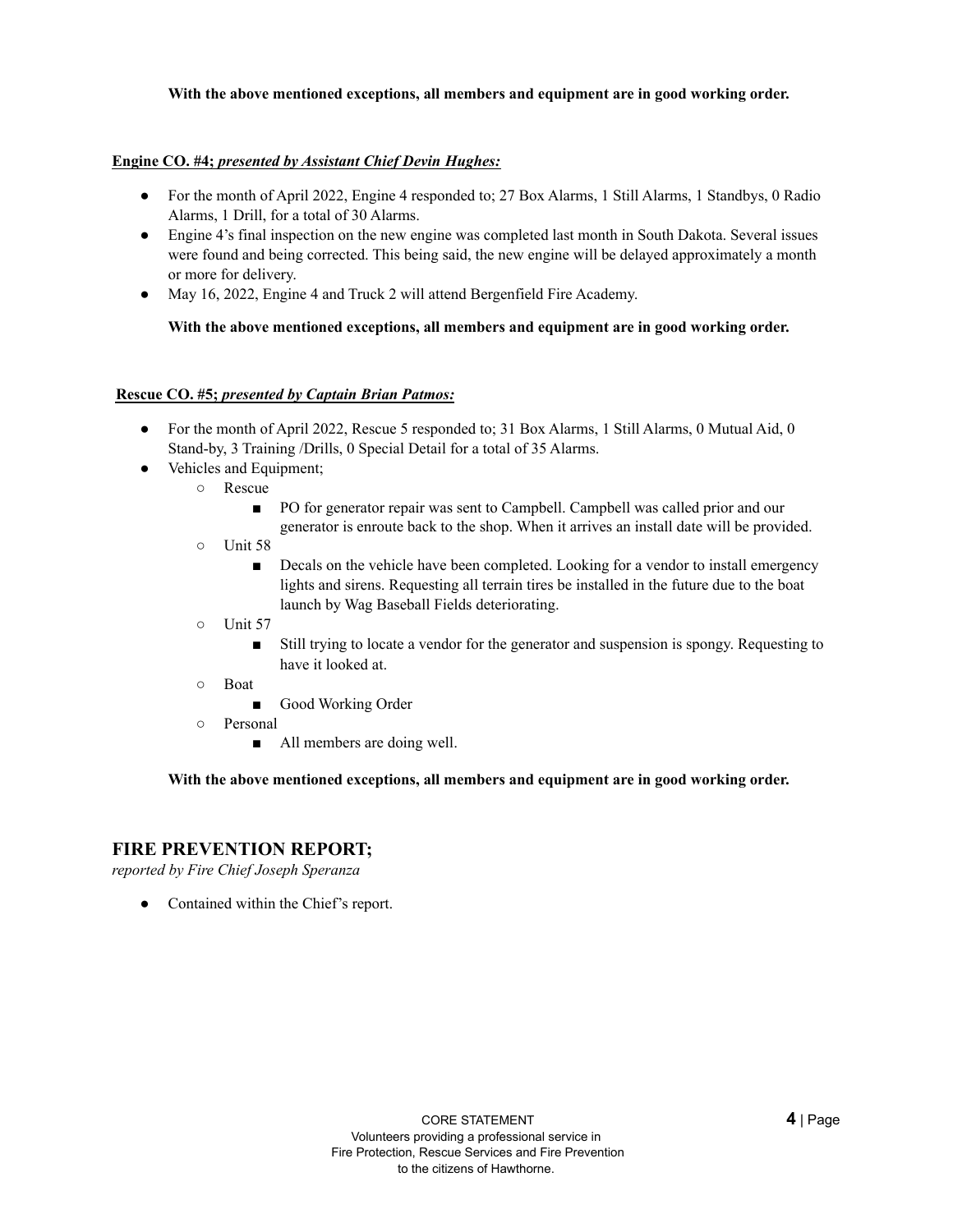# **CHIEF'S REPORT AND CURRENT EVENTS SUMMARY;**

*by Fire Chief Joseph Speranza*

I would like to thank Wyckoff FD and Christen Healthcare for providing a walk through of the Vista project at Christen Healthcare, the invitation to visit and see the layout is now open to our companies by scheduling through Vista Security.

We will be scheduling fire apparatus maintenance in the following manner;

**Engine 1 -** Through Fire & Safety

**Truck 2 -** Through Ferros for chassis, engine/ladder light maintenance only.

**Engine 3 -** Through Campbell /KME. Pump and engine/chassis.

**Engine 4 -** Through Ferros for chassis and engine maintenance only. pump maintenance through FF1.

**Rescue 5 -** Through Ferros for engine maintenance.

**Unit 57 -** Through Ferros for chassis and engine maintenance, additional will be an introduction fan from the interior and an exhaust fan for the generator to the exterior will be installed asap. Generator maintenance will be completed at the same time as well.

**Unit 59 -** Through Ferros for chassis and engine maintenance.

Once the department budget is finalized, we will be scheduling hose testing, air compressor replacement and aerial certification testing.

Repairs are expected on the air compressor by the weekend.

Reminder the Memorial service and parade is set for Monday, May 30 meeting at 11:30 am rear of borough hall for the service followed by the parade at 2:30 pm.

Respectfully, Chief J. Speranza

## **COMMITTEE REPORTS:**

- · **Communications Division:**
	- No Submission
- · **Cadets:**
	- No Submission
- · **Ladies Auxiliary:**
	- Thank you for those that supported the Annual Fish Fry Dinner. There were 270 dinners sold.
	- Upcoming Red White and Blue Flag Event
- · **Citizen Fire:**
	- No Submission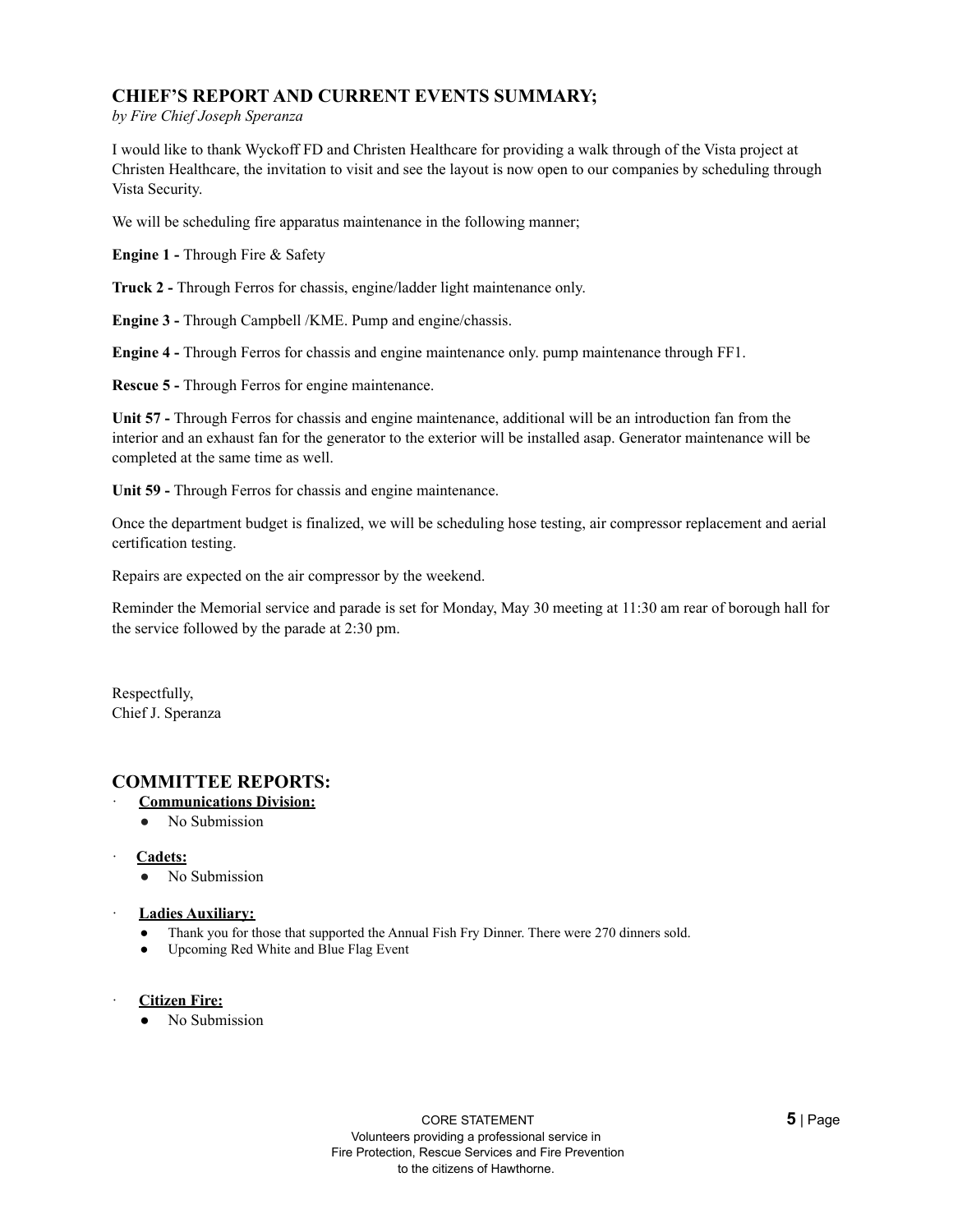#### · **Training Center:**

- Work was done by new vendor
- Belco doors were install
- Fence is damaged asking the Borough for assistance
- Hose is packed on the truck
- Hydrants are set up
- Out of town FD used the training center which was left in unacceptable shape
- Speaking with the Borough about a new container
- Car fire simulator is in development
- Clean up day May 21st
- Anyone using the generator, please refill the oil
- Special thank you to the DPW for clean up

#### · **Exempt/Relief:**

- *Ex-Borough Chief Victor Tamburro*
	- No Submission

#### · **Passaic County Sheriff's Department:**

- *Ex-Assistant Chief John Arturi -* OEM
	- No Submission

#### **Radio Communications**

- *Ex-Assistant Chief Mike Nelson*
	- No Submission

#### ·**CODES**

·

- *Captain John Carlo*
	- No Submission

#### ·**Awards Committee**

● No Submission

#### **OLD BUSINESS:**

- Engine Company 1:
	- No old business to report.
- Tower Company 2:
	- No old business to report.
- Engine Company 3:
	- No old business to report.
	- Engine Company 4:
		- No old business to report.
- Rescue Company 5:
	- No old business to report.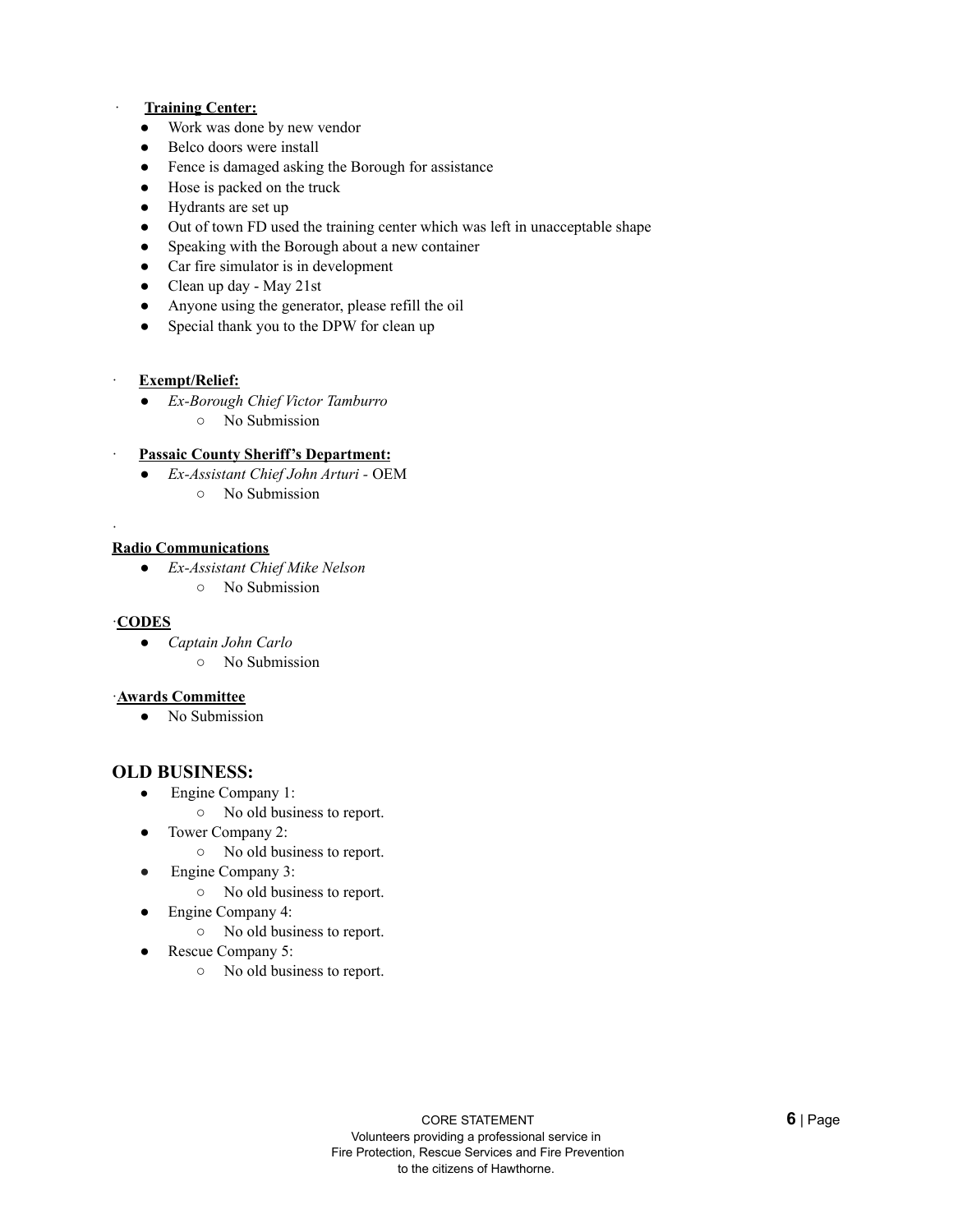## **NEW BUSINESS:**

- Engine Company 1:
	- Is car wash available at HQ to use for our apparatus?
		- *Chief - Yes, you can pick up a bottle at HQ.*
- Tower Company 2:
	- No new business to report.
- Engine Company 3:
	- Reminder: Gear cleaning, members should know how to clean their own gear. Read directions and fill out paperwork at HQ.
- Engine Company 4:
	- No new business to report.
- Rescue Company 5:
	- No new business to report.
- **Chief Speranza** 
	- Presentation: Company 2 was presented a certificate from the city of Passaic for their mutual aid assistance (Jan 14, 2022).

## **GOOD AND WELFARE:**

- Engine Company 1:
	- No Good + Welfare to report.
- Tower Company 2:
	- No Good + Welfare to report.
- Engine Company 3:
	- $\circ$  No Good + Welfare to report.
- Engine Company 4:
	- No Good + Welfare to report.
- Rescue Company 5:
	- $\circ$  No Good + Welfare to report.
- **Chief Speranza** 
	- Keep Firefighter Ken Silvestri's wife in your prayers.
	- Keep Ex Borough Fire Chief Ed Warr's family in your prayers.

# **MEETING CLOSED TO THE BOARD AND OPENED TO THE FLOOR;**

*by* Chief Speranza

- Victor Tamburro Question: This past Sunday alarm there is an ongoing PD dispatcher issue with putting in the alarms. Particular one dispatcher. What action is being done before someone gets hurt? - Chief - The department is aware and have sent our concerns about the ongoing dispatch issues to the *PD Chief.*
- *●* Victor Tamburro Question: Younger members of the department are taking the FD for granted and have entitlement issues, what is the department doing to correct this situation? - Chief - The officers are aware, which is limited to a few new members. Officers should step up time and *provide these new members with training and structure that comes with being a Hawthorne Firefighter. Side note, all members who wear a SCBA should be trained and certified.*